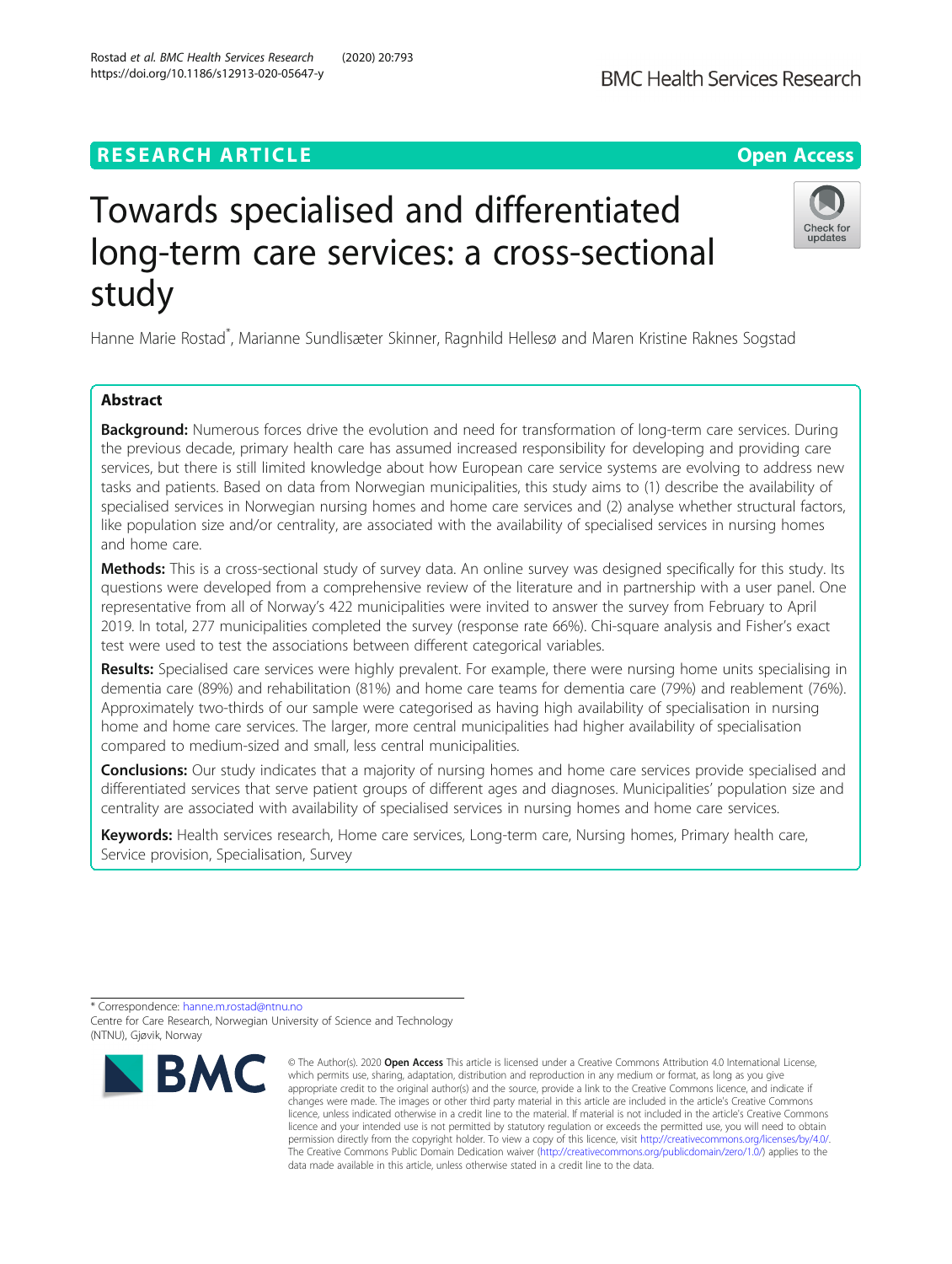## Background

Decision-makers in Europe argue that the status quo of primary health care cannot be maintained [\[1](#page-7-0), [2](#page-7-0)] due to the aging of the population, the increasing number of patients with complex and multiple long-term conditions, the move from secondary care to primary care and limited growth in the primary care workforce [\[2](#page-7-0)]. Further, emphasis on quality and personal choice, technological innovation, financial pressure to limit public costs and political and ideological values (e.g. people should live in their own homes as long as possible rather than receive care in an institution) is driving the evolution and need for transformation in primary health care [\[1](#page-7-0), [3](#page-7-0)–[5\]](#page-7-0).

Before we position our study within the scientific field, we must clarify some key terms in this paper- 'primary health care' and 'long-term care' — as health care systems and terminology vary across countries. 'Primary health care' is understood as a broad term that covers health care services throughout one's lifespan, ranging from promotion and prevention to treatment, rehabilitation and palliative care  $[6]$  $[6]$ . These services are provided by different professionals in different settings. 'Long-term care' is part of primary health care, and it involves services specifically directed at people who cannot care for themselves over a period of time due to, for example, chronic illness or disability. It involves a variety of services provided by different caregivers to address medical and non-medical needs, which are provided at home, in assisted living facilities or in nursing homes [[7](#page-8-0)].

The organisation of primary health care varies between countries, even among countries with social and cultural similarities and similar health and funding systems. Still, in many European countries, one of the key policy issues during the previous decade has been the reorganisation of primary health care, including long-term care, and introduction of new organisational models  $[8, 9]$  $[8, 9]$  $[8, 9]$  $[8, 9]$ .

As in other European countries, long-term care in Norway has assumed increased responsibility for developing and providing care services [\[10,](#page-8-0) [11\]](#page-8-0). Patients are discharged from hospitals (i.e. secondary care) to primary health care quicker  $[12, 13]$  $[12, 13]$  $[12, 13]$  $[12, 13]$  and sicker than before [[14\]](#page-8-0). In addition, the aging population with chronic conditions and multi-morbidity increases the demand for long-term care for older adults. All these factors have resulted in new tasks and new patient groups in primary health care, increasing the demand for the development of services with appropriate structures, content and competences [[15](#page-8-0)].

We have limited knowledge about how European care service systems are evolving to address these new tasks and patients. Which types of services and availability of specialisation are offered by providers of long-term care? And do local governments (such as counties, municipalities and districts) with different characteristics deal with these new tasks and patients differently? The findings of a qualitative study conducted in selected Norwegian municipalities in 2014 indicated that nursing homes served a broader set of individuals compared to 10 years ago, when nursing homes primarily provided general services to older adults  $[16]$  $[16]$ . Now, people in need of palliative care or people with substance abuse issues may receive care in nursing homes, although this differentiated form of nursing home care seems to be provided primarily in large municipalities [[17](#page-8-0)]. However, there is still a knowledge gap concerning whether and how local care service models are emerging in the longterm care service landscape following the introduction of new patients and tasks. This study represents an original contribution to the knowledge by using new data on Norwegian long-term care to (1) describe the availability of specialised services of nursing homes and home care services and (2) analyse whether structural factors, like population size and/or centrality, are associated with the availability of specialised services in nursing homes and home care.

Research in this area is essential because improved knowledge and understanding of current services models aids both national and international policymakers who plan, set priorities and develop services for the future, as well as local stakeholders who need information about which types of services are provided to their country's or region's inhabitants.

## Methods

#### Setting and participants

This cross-sectional study analyses survey data from long-term care settings (i.e. nursing homes and home care services) in Norway. When we conducted our study in 2019, Norway had 422 municipalities, but this number is declining due to ongoing municipal reform [[18\]](#page-8-0).

Municipalities are legally responsible for the provision of primary health care services, such as general practitioner services, as well as rehabilitation and long-term care services, like home care and nursing home services. Home care services in Norway provide help, assistance, health care and treatment for older adults and people who are sick or have disabilities and are living at home. Nursing home services can be separated into short-term and long-term stays. Short-term nursing home stays are time-limited, lasting from one day to 12 weeks and are often provided after hospitalisation or as respite care. The goals of short-term stays are to assess the person's needs regarding help, assistance and guidance and to enable the person to return home or postpone institutionalisation. In contrast, long-term nursing home stays are for people– primarily older adults– with extensive medical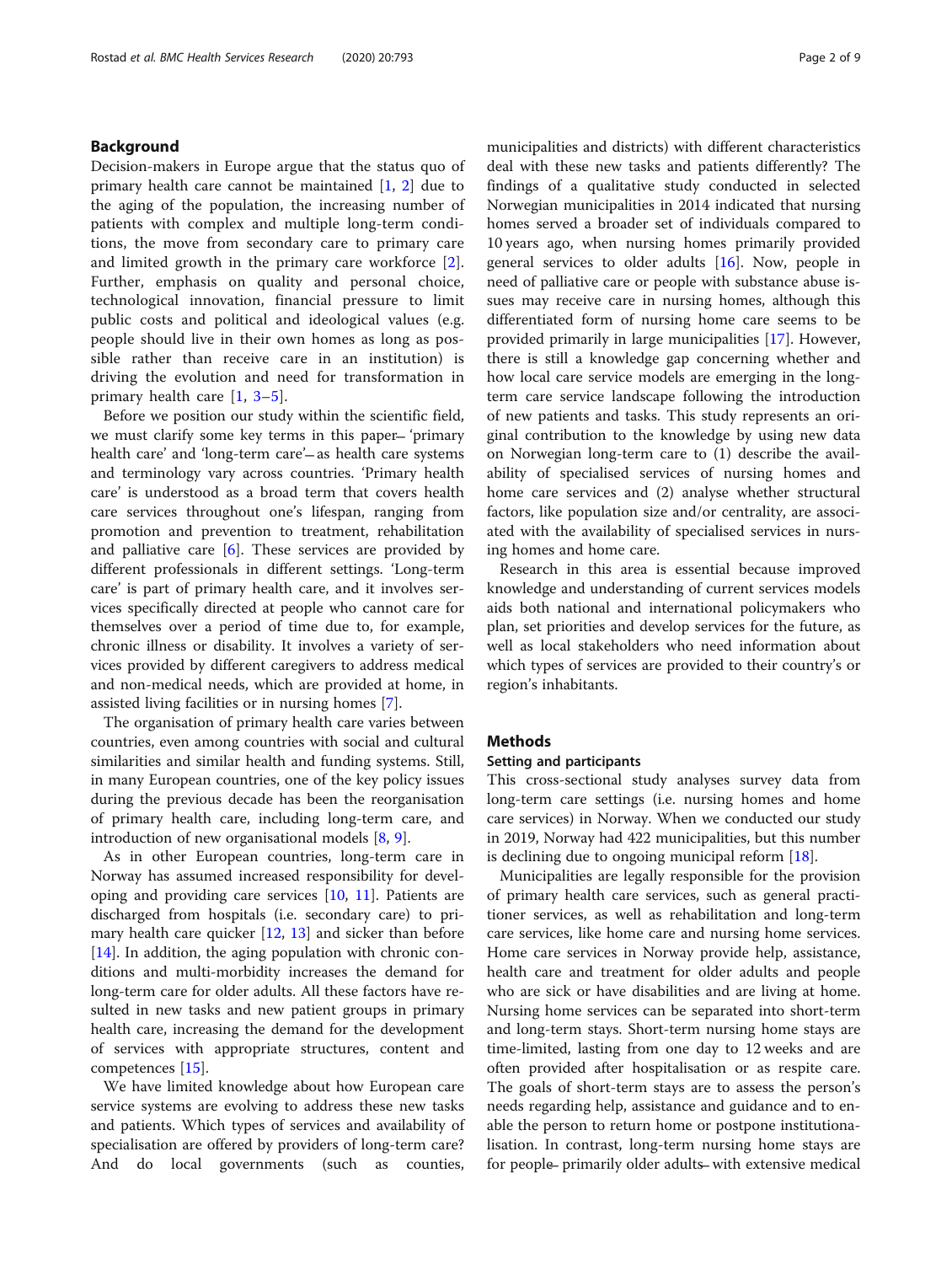and care needs who are unable to live at home as they require full-time care [[19\]](#page-8-0).

Primary health care in Norway, including long-term care, is mainly financed by municipalities' so-called 'unrestricted revenues per capita' (tax revenues and government grants) as well as fees and user payments. Municipalities have some autonomy in how they spend their unrestricted revenues per capita, but they are bound by the requirements for service content and quality, stipulated in Norwegian law.

All of Norway's 422 municipalities were invited to answer the survey via email. First, an email was sent to the municipalities' email reception, which handles all inquiries, requesting the contact information of a person who could respond to the survey on behalf of the municipality. There were no specific eligibility criteria, but we emphasised that the respondent needed to be knowledgeable about the organisation of the municipality's long-term care services. The titles of the respondents varied due to variation in the municipalities' organisational structures. The person designated as the respondent was contacted via email, which provided information about the study and participation in addition to a link to the survey. Email reminders were sent three times during the study period, approximately every four weeks.

## Data sources

Data were collected over a three-month period, from February to April 2019. An online survey was designed specifically for this study. The questions were developed from a comprehensive review of literature, including research  $[17, 20]$  $[17, 20]$  $[17, 20]$  $[17, 20]$  $[17, 20]$ , reports  $[15, 16]$  $[15, 16]$  $[15, 16]$  $[15, 16]$  $[15, 16]$  and white papers  $[21, 20]$  $[21, 20]$  $[21, 20]$ [22\]](#page-8-0), and in partnership with a user panel. The panel consisted of representatives from five municipalities of different sizes (based on population) and geographical locations. The representatives held different positions as leaders and advisers at different organisational levels, but all working in or for long-term care services. The research team arranged two face-to-face meetings to discuss the development of the survey and consulted with members of the panel via e-mail between and after meetings.

Norwegian municipalities vary significantly in terms of size, topography and population composition, and so it was necessary to have back-and-forth discussions with the panel in order to develop a survey that would be perceived as valid across municipal differences. The survey was reviewed twice by the user panel and piloted by three representatives from the target group. Adjustments were made based on feedback from the user panel and pilot. Specifically, questions were re-phrased or removed due to lack of relevance.

The goal of the survey was to map the municipality's provision of long-term care services for adults (i.e. individuals over the age of 18). The survey consisted of 40 possible questions. As we used conditional branching, the respondent's path through the survey varied based on their answers. The survey questions analysed in this paper concerned services provided in nursing home and home care services specifically (Table 1). It was possible for respondents to provide additional information via text boxes. Some of the text box answers are used as supplementary material in the discussion.

## Quantitative variables

The variables collected through the survey are dichotomous or categorical (nominal).

To describe the availability of specialised services, we computed variables based on the number of specialised services provided: one variable for nursing home and

## Table 1 Survey questions

#### Long-term care in nursing homes

• Does your municipality provide long-term care in nursing homes? (yes/no). If 'yes', the next question would appear.

• Some municipalities have specialised long-term care services for different patient groups. Please check the box if your municipality has longterm care in nursing homes for the following (choosing multiple options

is possible): Dementia care Reinforced dementia care Neurological disorders Psychiatric disorders Substance abuse None of these

## Short-term care in nursing homes

• Does your municipality provide short-term care in nursing homes? (yes/no). If 'yes', the next question would appear.

• Some municipalities have specialised short-term care services for different patient groups. Please check the box if your municipality has long-term care in nursing homes for the following (choosing multiple options is possible): Rehabilitation Dementia care Palliative care Neurological disorders Psychiatric disorders Medical intermediate care Substance abuse

None of these

#### Specialised teams in home care

• Please check the box if your municipality has teams/groups (multiple people working together to achieve a common goal) for the following services in home care (choosing multiple options is possible): Reablement Palliative care Dementia care Oncological care Substance abuse Psychiatric care Telecare None of these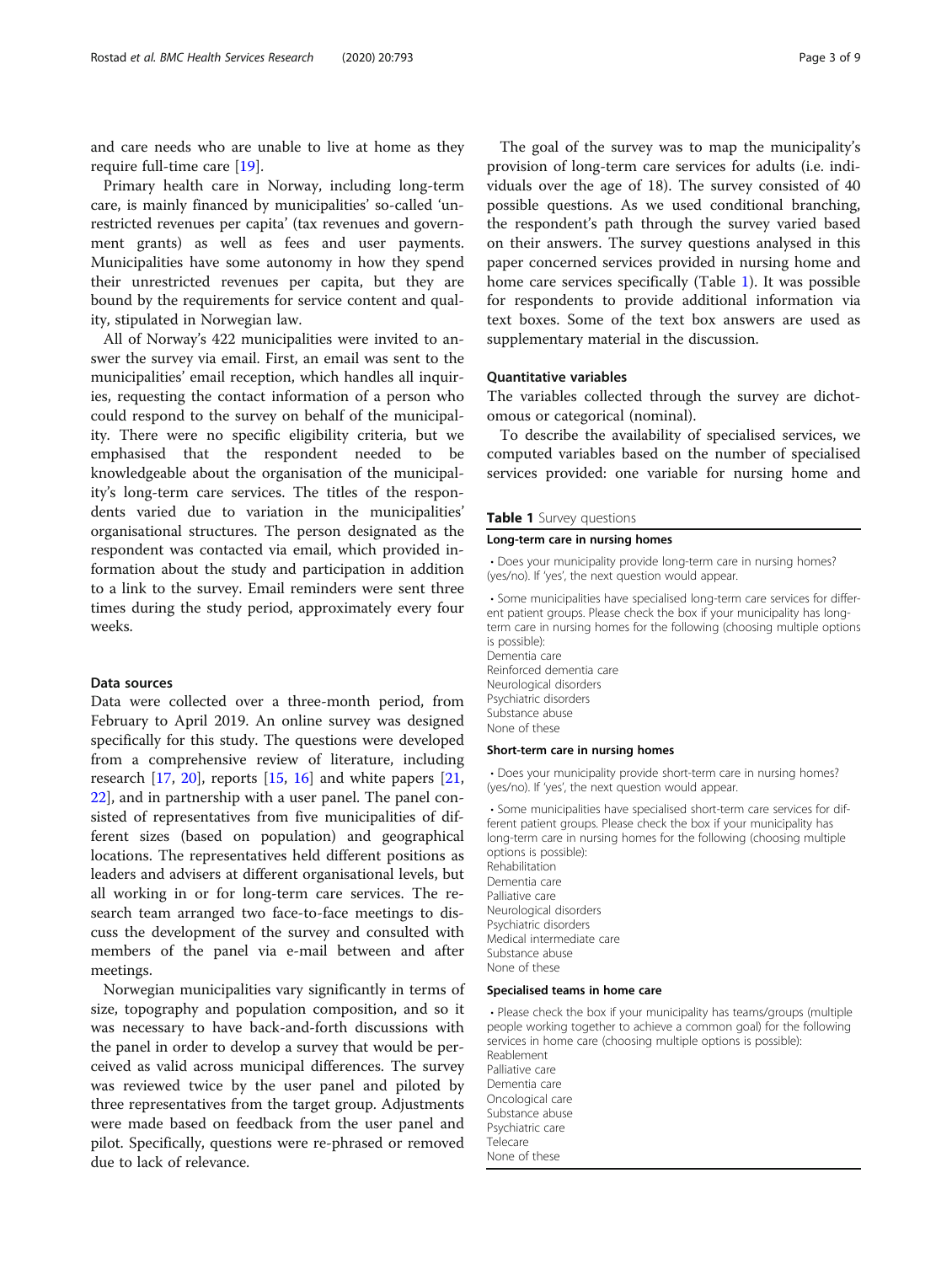<span id="page-3-0"></span>one for home care. Initially, these were discrete variables which were then categorised to achieve more intuitive interpretation and better understanding of the relationship between this study's variables. For nursing homes, the categorisation of availability of specialised services is based on the number of different patient groups to whom specialised services are provided in the municipality's nursing home(s): 'no' (0 patient groups), 'low availability' (1 or 2 different patient groups) and 'high availability' (3 or more different patient groups). For home care, specialisation is based on the number of specialised teams established within the municipality's home care service(s): 'no' (0 teams), 'low availability' (1 or 2 different teams) and 'high availability' (3 or more different teams). We chose to categorise the availability of specialised services in this way based on discussion among the research team, previous research on the topic of specialisation in long-term care [[16,](#page-8-0) [17\]](#page-8-0) and what seems sensible and reasonable from a practice perspective. Fit for the data was also taken into consideration where we explored the frequency distribution to decide how to group the data into the appropriate categories.

We obtained data on the municipalities' population size and *centrality* from publicly available statistics (Statistics Norway).

#### Population size

We applied the classification used by Statistics Norway, which includes three categories  $[23]$  $[23]$ : small  $($  4999 inhabitants), medium (5000–19,999) and large ( $\geq 20,000$ inhabitants). The data are from the first quarter of 2019.

## **Centrality**

Statistics Norway calculates a centrality index based on travel time to workplaces and places that provide goods and services [[24\]](#page-8-0). We used three categories of centrality: least central, central and most central. The data are from January 2018.

#### Statistical methods

Data were analysed using SPSS version 25. Differences between respondents and non-respondents in terms of population size and centrality were cross-tabulated and tested for associations by chi-square analysis. Fisher's exact test was used to test the association between population size and/or centrality and availability of specialised services. Frequencies were used to describe the distribution of nursing home services and home care teams within the municipalities. There were no missing values.

## Results

In total, we obtained complete responses from 277 municipalities. The response rate was 66%. We compared respondents and non-respondents in terms of

population size and centrality. It seems that the smallest municipalities (in terms of population size) were somewhat underrepresented in our sample, whilst the medium-sized were slightly overrepresented (Table 2).

In the following, we present the findings regarding nursing homes, followed by the findings regarding home care services.

## Nursing homes

Nearly all the municipalities (98%) provided long- and short-term services in nursing homes (Table [3\)](#page-4-0). Specialised dementia care was highly prevalent in long-term nursing home stays, whilst rehabilitation and palliative care were the most prevalent types of specialised services during short-term stays. Specialised nursing home services for neurological disorders, psychiatry and substance abuse were less widespread.

Most municipalities had one or more nursing home(s) with specialised long- and short-term stays. For shortterm stays, 57% of the municipalities had three or more different types of specialised services while only 12% did for long-term nursing home stays ( $p < 0.01$ ) (Table [4\)](#page-4-0).

We found a statistically significant association between population size, centrality and availability of specialised services in both long- and short-term nursing home services (Table [5\)](#page-5-0). The large and more central municipalities were more likely to have high availability of specialised services compared to the medium-sized and small municipalities.

## Home care services

Specialised home care teams for dementia care and reablement were most prevalent, appearing in over three quarters of our sample (79 and 75% respectively). Specialised teams for palliative care, oncological care, substance abuse, psychiatric care and telecare were available in approximately half of the municipalities (Table [6\)](#page-5-0).

Only nine of the 277 municipalities reported having no specialised teams for home care, while 69% were

| <b>Table 2</b> Comparison of respondents and non-respondents, n (%) |  |  |  |
|---------------------------------------------------------------------|--|--|--|
|---------------------------------------------------------------------|--|--|--|

|                         | Respondents<br>$n = 277$ | Non-respondents<br>$n = 145$ | p-value |
|-------------------------|--------------------------|------------------------------|---------|
| Population size         |                          |                              | 0.03    |
| $\leq 4999$             | 131 (47)                 | 88 (61)                      |         |
| 5000-19,999             | 105 (38)                 | 39 (27)                      |         |
| $\geq 20.000$           | 41 (15)                  | 18(12)                       |         |
| Centrality              |                          |                              | 0.20    |
| Group 1 (most central)  | 23(7)                    | 7(5)                         |         |
| Group 2                 | 106 (37)                 | 49 (34)                      |         |
| Group 3 (least central) | 148 (56)                 | 89 (61)                      |         |
|                         |                          |                              |         |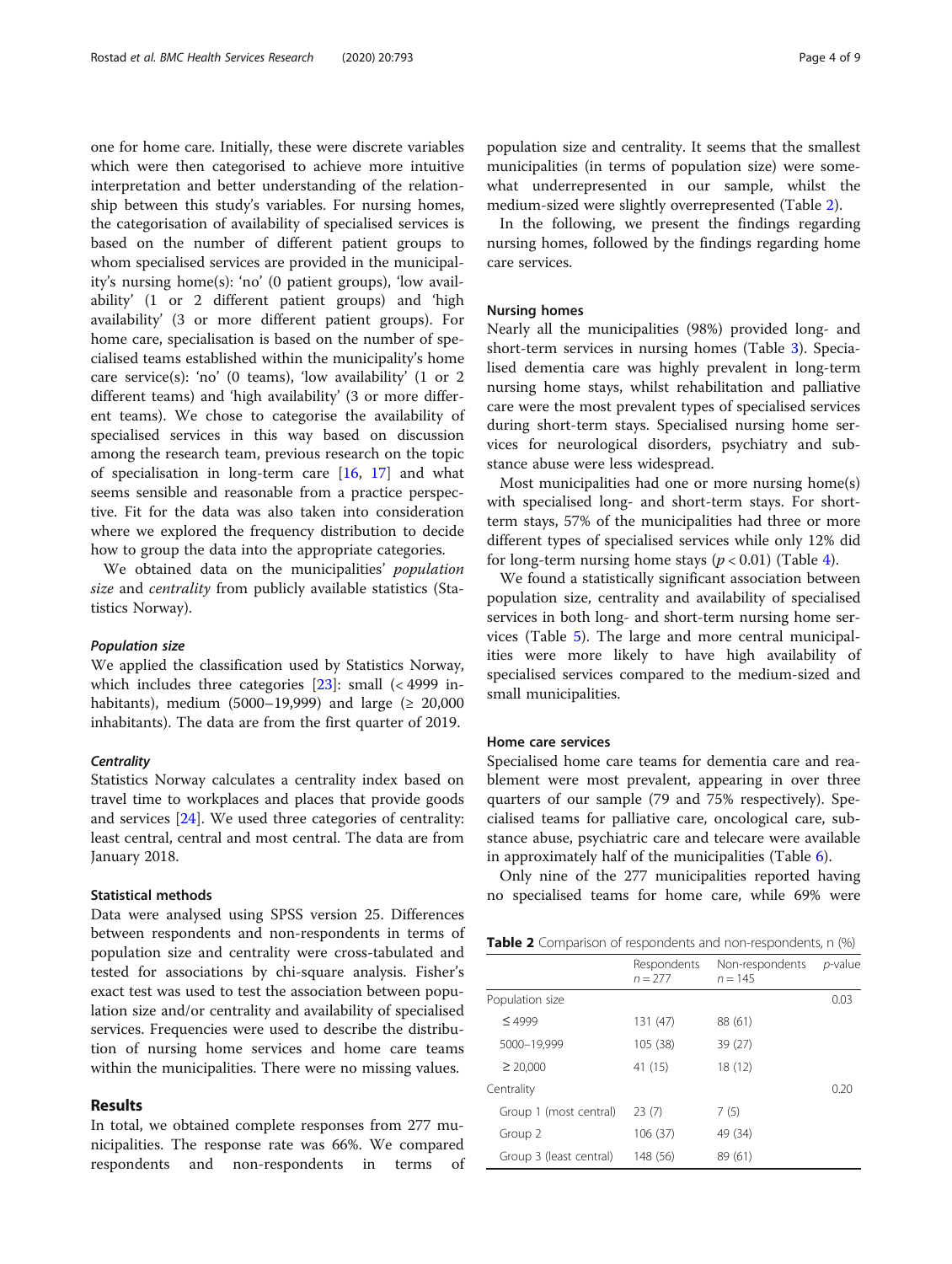<span id="page-4-0"></span>Table 3 Provision and specialisation of nursing home services, n (%)

| Specialised services for               | Long-term<br>273 (98) | Short-term<br>272 (98) |
|----------------------------------------|-----------------------|------------------------|
| Rehabilitation                         | N/A                   | 224 (81)               |
| Palliative care                        | N/A                   | 194 (70)               |
| Medical intermediate care <sup>a</sup> | N/A                   | 139 (50)               |
| Dementia care                          | 247 (89)              | 97 (35)                |
| Reinforced dementia care b             | 91 (33)               | N/A                    |
| Psychiatric disorders                  | 35(13)                | 51 (18)                |
| Neurological disorders                 | 8(3)                  | 31(11)                 |
| Substance abuse                        | 15(5)                 | 29 (10)                |

N/A (not applicable) means that the specialised service was not one of the multiple-choice options in the survey (e.g. we did not ask about 'rehabilitation' for long-term care stays).

<sup>a</sup> Medical intermediate care is a nursing home unit for people in need of medical care or follow-up after discharge from hospital

b Reinforced dementia care is a nursing home unit for residents with dementia and additional behavioural and psychological symptoms

categorised as municipalities with a high availability of specialised services (Table [7](#page-5-0)).

The association between population size and specialisation in home care services was statistically significant, but the association with centrality was not (Table [8](#page-6-0)). A significantly higher number of the larger and mediumsized municipalities had high availability of specialised services compared to small municipalities.

## Discussion

The aims of this study are to describe the availability of specialised services of Norwegian long-term care services and analyse whether population size and/or centrality are associated with the availability of specialised services. The key findings are that the majority of nursing homes and home care provide differentiated and specialised services, and that availability of specialised services is associated with population size and centrality.

In terms of nursing home services, both long- and short-term stays were provided to a multitude of patient groups. Specialised care for people with dementia was most prevalent services provided during long-term nursing home stays, while rehabilitation and palliative care were the two most prevalent services provided during

Table 4 Availability of specialised services in nursing home services measured as the number of services targeted at different patient groups, n (%)

|                    | Long-term<br>$(n = 273)$ | Short-term<br>$(n = 272)$ | p-value |
|--------------------|--------------------------|---------------------------|---------|
| Specialisation     |                          |                           | < 0.01  |
| No(0)              | 23(8)                    | 33 (12)                   |         |
| Low $[1, 2]$       | 219 (80)                 | 85 (31)                   |         |
| High (more than 3) | 31 (12)                  | 155 (57)                  |         |

short-term stays. These findings are in line with those of previous studies [[17](#page-8-0), [25](#page-8-0)]. Home care was also provided by specialised teams for several different patient groups, most commonly for those requiring dementia care and reablement.

Traditionally, long-term care services in Norway have adopted a generalist approach, meaning they were intended to serve a broad group of patients, primarily older adults over the age of 67 [[16\]](#page-8-0). Our data and previous research [\[16,](#page-8-0) [17](#page-8-0)] suggest that there has been a considerable shift in the care service landscape during the last 10–20 years, and new care service models include a wide range of specialised services. Increased awareness of the care needs of patients with complex and multiple long-term conditions, who are prevalent recipients of long-term care, could be one explanation for the increase in targeted and specialised health and social care services.

The availability of specialised services varied between municipalities; small and rural municipalities often had lower availability of specialised services while large and central municipalities, often had higher availability of specialised services. Still, municipalities are required by law to provide competent and high-quality healthcare services to all inhabitants who need it, but due to differences in size, topography and demography, they must meet very different needs when providing care to their inhabitants. We found that long-term care services in larger, more central municipalities are, to a greater extent, characterised by higher availability of specialised services compared to smaller, less central municipalities. Thus, we identified different service models; some municipalities provide more specialised services, while others are more generalists in their approach. This is in accordance with the findings of previous studies [\[16,](#page-8-0) [17](#page-8-0)]. However, our study cannot show that small and/or less central municipalities do not provide the specialised services in question or that large and/or central municipalities do not provide, or have impaired capacity for, generalist services. This can be illustrated by comments made during the survey by respondents from small municipalities, where these municipalities seem to aim for flexibility in their service provision and reallocate or redistribute their services according to changing needs. Specifically, respondents commented that nursing home beds were used in a flexible way, that everyone was provided with the services they needed, even if there were no earmarked beds, and that staffing levels were adapted according to needs.

Different models for service provision across municipalities may be justifiable for several reasons in a country like Norway. Factors such as centrality, population size, demographics and the population's health and care needs, naturally create different service models. Small,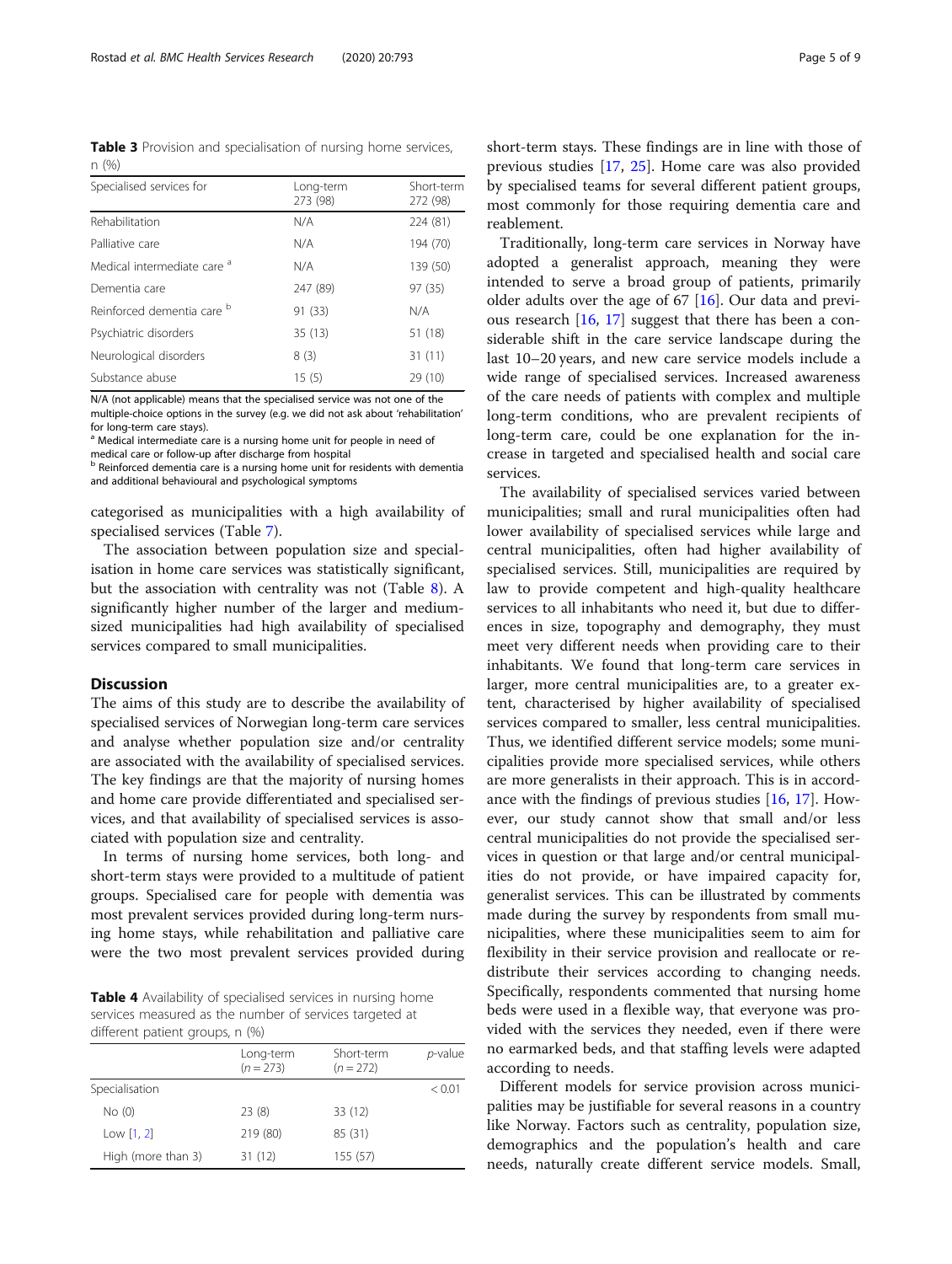<span id="page-5-0"></span>

|  |  |  |  | Table 5 Impact of population size and centrality on the availability of specialised services in nursing home services |
|--|--|--|--|-----------------------------------------------------------------------------------------------------------------------|
|--|--|--|--|-----------------------------------------------------------------------------------------------------------------------|

|                    | Long-term             |                                                                        |                           | Short-term |                       |                     |                                                                              |        |
|--------------------|-----------------------|------------------------------------------------------------------------|---------------------------|------------|-----------------------|---------------------|------------------------------------------------------------------------------|--------|
|                    | No.<br>specialisation | Low availability of<br>specialised services specialised services value | High availability of $p-$ |            | No.<br>specialisation | Low availability of | High availability of $p-$<br>specialised services specialised services value |        |
| Population<br>size |                       |                                                                        |                           | < 0.01     |                       |                     |                                                                              | < 0.01 |
| $\leq 4999$        | 16(12)                | 111 (86)                                                               | 3(2)                      |            | 24 (19)               | 49 (31)             | 66 (50)                                                                      |        |
| 5000-19,999        | 7(7)                  | 89 (86)                                                                | 7(7)                      |            | 8(8)                  | 38 (37)             | 57 (55)                                                                      |        |
| $\geq 20,000$      | 0(0)                  | 19 (48)                                                                | 21(52)                    |            | (3)                   | 7(18)               | 32 (79)                                                                      |        |
| Centrality         |                       |                                                                        |                           | < 0.01     |                       |                     |                                                                              | 0.01   |
| Most central       | 1(4)                  | 12(52)                                                                 | 10(44)                    |            | 2(9)                  | 4(17)               | 17(74)                                                                       |        |
| Central            | 2(2)                  | 83 (81)                                                                | 18 (17)                   |            | 8(8)                  | 44 (43)             | 51 (49)                                                                      |        |
| Least central      | 20(14)                | 124 (84)                                                               | 3(2)                      |            | 23(16)                | 37(25)              | 87 (59)                                                                      |        |

less central municipalities are likely to have more limited opportunities to develop and maintain specialised and differentiated services, as their populations are smaller and often spread out over large geographical areas. Larger, more central, municipalities, on the other hand, have larger volumes of patients in different target groups, meaning that it is sustainable to offer more specialised services for a variety of patient groups. In addition, local needs-driven innovations may necessarily lead to variation [\[26](#page-8-0)].

We have identified that the availability of specialised long-term care services contributes to different services models. There is no 'best' service model or a model that would fit all. However, the identification and characterisation of different service models is a necessary first step in order to improve the quality, efficiency and sustainability of long-term care [\[20\]](#page-8-0) as information about what types of service models emerge from the availability of specialised services is necessary for subsequent analyses of how these models may influence outcomes on the micro, meso and macro level. To develop knowledge about outcomes associated with different services models is an important avenue for further research as the availability of specialised services can impact on the quality of care [\[20\]](#page-8-0).

Availability of specialised services in long-term care are both advantageous and necessary. For example, a

|  |  |  | <b>Table 6</b> Specialisation of home care services ( $n = 277$ ) |
|--|--|--|-------------------------------------------------------------------|
|--|--|--|-------------------------------------------------------------------|

| Specialised teams for | n (%)    |
|-----------------------|----------|
| Dementia care         | 218 (79) |
| Reablement            | 210 (76) |
| Psychiatric care      | 162 (59) |
| Oncological care      | 149 (54) |
| Telecare              | 145 (52) |
| Substance abuse       | 142 (51) |
| Palliative care       | 129 (47) |

previous study indicated that dedicated palliative teams in home care were associated with improvement in nausea, anxiety, easier access to staff, global quality of life in patients, and more [\[27](#page-8-0)]. Furthermore, a study comparing quality of life scores in dementia care units with traditional units in nursing homes found that the specialised dementia care units scored significantly higher on a number of indicators [\[28\]](#page-8-0). On the other hand, specialisation may have some unintended consequences for what services are available, to whom and of what quality.

Since specialisation reflects prioritisation and can bring about changes in prioritisation for different patient groups and types of services, concerns have been raised about how specialisation and differentiation of services may affect the access, comprehensiveness and integration of care for older adults [[29\]](#page-8-0). More patients and more diversified patient groups now compete for the same amount of resources, and many older adults risk falling outside the criteria for receiving specialised treatment [[29\]](#page-8-0). Additionally, many people receiving longterm care services have several comorbidities and thus have complex needs. In that regard, whether availability of specialised services may give rise to fragmentation of services based on individual diagnoses rather than an integrated and comprehensive care approach [[17](#page-8-0)], needs to be investigated. This may lead to challenges regarding the coordination of care for service providers, patients and their next-of-kin because different needs will be addressed by different providers.

Table 7 Availability of specialised services in home care measured as the number of different types of specialised teams, n (%)

|                | $(n = 277)$ |
|----------------|-------------|
| Specialisation |             |
| No(0)          | 9(3)        |
| Low $[1, 2]$   | 61(28)      |
| High [3-7]     | 207 (69)    |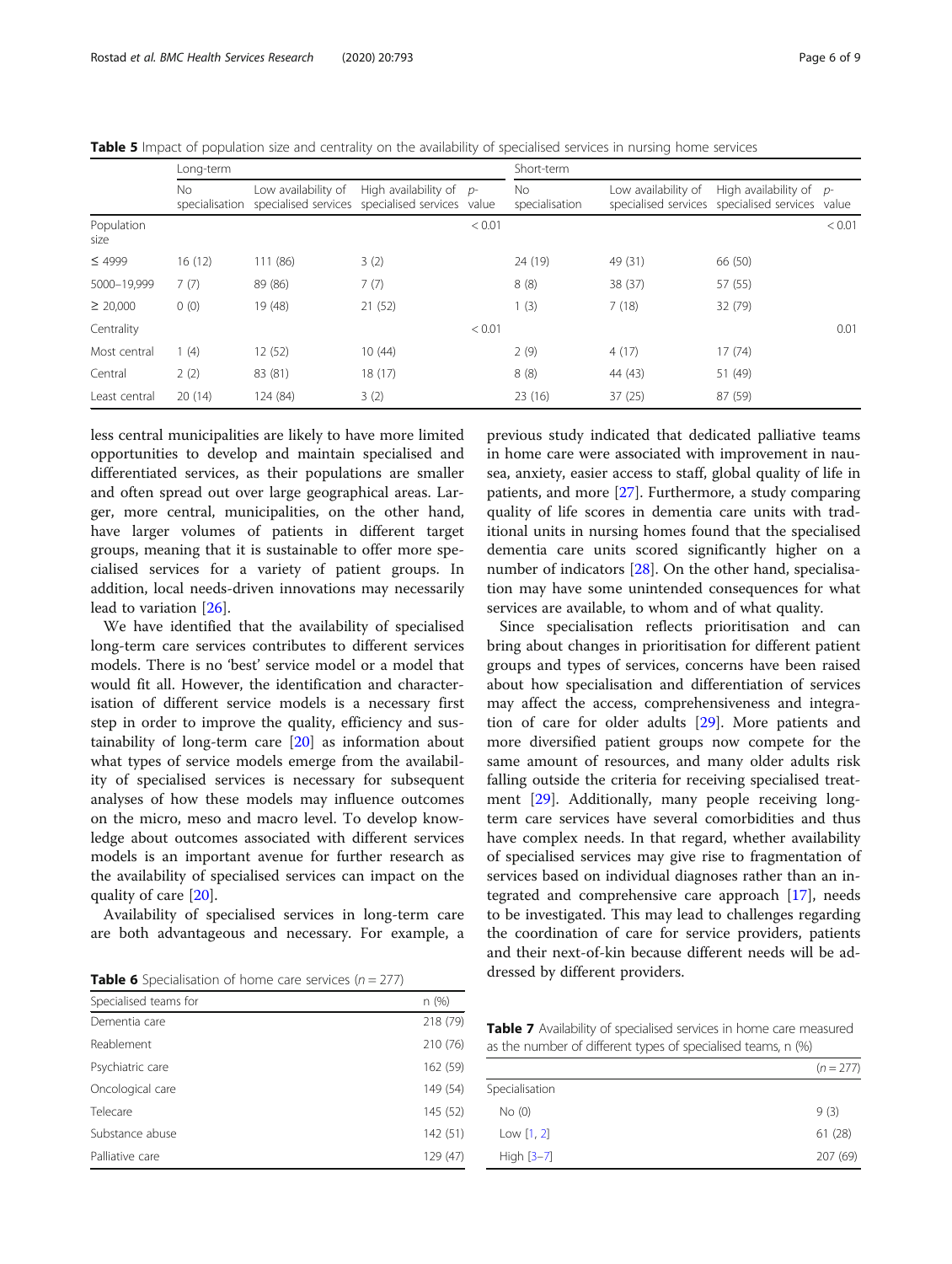|                 | Home care services |                                             |                                              |            |  |
|-----------------|--------------------|---------------------------------------------|----------------------------------------------|------------|--|
|                 | No specialisation  | Low availability of<br>specialised services | High availability of<br>specialised services | $p$ -value |  |
| Population size |                    |                                             |                                              | 0.03       |  |
| $\leq 4999$     | 7(5)               | 37 (28)                                     | 87(67)                                       |            |  |
| 5000-19,999     | 1(1)               | 17(16)                                      | 87 (83)                                      |            |  |
| $\geq$ 20,000   | 1(2)               | 7(17)                                       | 33 (81)                                      |            |  |
| Centrality      |                    |                                             |                                              | 0.13       |  |
| Most central    | 0(0)               | 4(17)                                       | 19 (83)                                      |            |  |
| Central         | 1(1)               | 19 (18)                                     | 86 (81)                                      |            |  |
| Least central   | 8(5)               | 38(26)                                      | 102 (69)                                     |            |  |

<span id="page-6-0"></span>Table 8 Impact of population size and centrality on the availability of specialised services in home care services

The emergence of different services models by the availability of specialised service is a natural result of new patient groups and more tasks entering long-term care. Having specialised service places higher demands on staff to develop competencies in order to ensure high-quality care. Thus, it is worrying that previous research has found that the level of competence in community elderly care is insufficient in several areas and that there is a general lack of opportunities for competence development [[30,](#page-8-0) [31](#page-8-0)]. An investigation conducted by the Office of the Auditor General concluded that there has only been a low level of competence development since the Norwegian primary health care sector was given responsibility for new and more tasks [\[32](#page-8-0)]. Many countries are facing difficulties recruiting and keeping expertise in care settings dominated by older patients [\[33](#page-8-0)], such as nursing homes [[34\]](#page-8-0). Thus, if the necessary expertise is lacking, the full potential of specialised long-term care services may not be fulfilled.

Furthermore, it is crucial for future research to investigate whether different models of long-term service provision threaten horizontal equity (i.e. equal treatment of individuals or groups in the same circumstances) and leads to variation in the quality of care. I addition, studies should examine how the availability of specialised services can affect the scope of innovative approaches and solutions. Tingvold and Magnussen (2018) raise the unanswered question whether municipalities providing services with a more generalist approach are better at, for example, individualising care. Having no or few permanent specialised services means that when a specialised service is needed, the municipality must assemble it based on individual needs in that given situation. Additionally, one could also question how structures of care that are likely to affect quality (e.g. facilities, equipment, staffing levels) are maintained when a service is not provided and practiced on a regular basis.

Overall, our study indicates that different service models have emerged following the availability of

specialised services in long-term care. This knowledge and understanding can allow the municipalities responsible for service delivery to use this knowledge to reflect on their chosen model of service delivery, which could be more or less intentional, and plan for future services. Furthermore, policymakers can use this knowledge to continuously develop and improve targeted and successful policies by analysing whether these different services models are associated with patients' health and services outcomes – a question that is also important for patients and their families.

#### Strengths and limitations

The study is based on municipal managerial employees' knowledge and perception of the provision of long-term care services, not observation or reports by the service providers themselves. The respondents may not have had complete knowledge about the full extent of long-term care activities since they were not engaged in hands-on work in the field, although some respondents are likely to have been closer to the practice field than others.

Due to differences in the organisation of these services between municipalities, we chose to leave it up to the municipalities to decide who would be most qualified to answer the survey based on their organisational structure. This resulted in variation in the titles held by the respondents. We do not consider this variability to be a weakness of the study, nor do we believe it has impacted the findings, since the person's knowledge of the organisation of care services is more related to their function, task and responsibilities than to title within the municipality.

Surveys do not generate in-depth knowledge. Our questions were standardised, and we were only able to ask general questions in order to ensure they were relevant to a broad range of municipalities. Because of this, our survey results may not be as valid as if we had obtained results using other methods of data collection that allow the researcher to more comprehensively examine the topic of study. However, we consider it a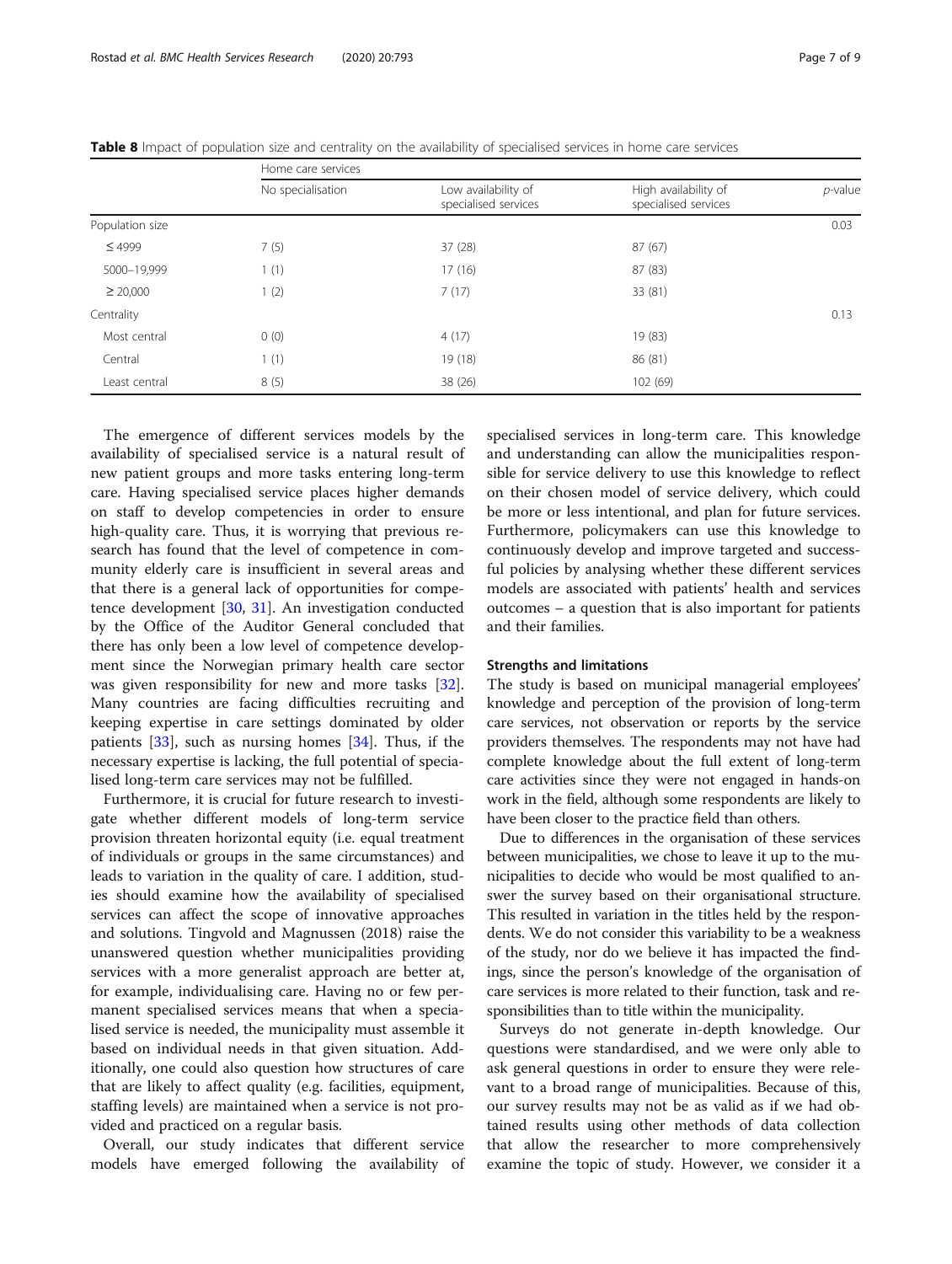<span id="page-7-0"></span>strength that respondents were able to elaborate on their responses in the text boxes.

Another limitation is that we cannot provide insight into how long-term care services are organised and delivered in different municipalities or how they impact on dimensions of service quality. However, our study has been designed to facilitate long-term follow-up of the development of primary health care in Norway in order to gain more detailed knowledge about how international and national trends and reforms change the care landscape.

The categorisation of our variable 'availability of specialised services 'was based on findings from previous research, our knowledge of the field and the fit of the variable with our data. Therefore, a different categorisation of 'availability of specialised services' would provide different estimates.

The sample in our study covers 66% of the population, but small municipalities (in terms of population size) seem somewhat underrepresented in our sample (Table [2\)](#page-3-0). One reason for this might be that small municipalities did not perceive the questions as relevant to their model of service provision, since many dealt with specialised services for various patient groups. Other reasons might be that managers in smaller municipalities have more limited administrative resources and broader responsibilities and thus are more likely to decline participation in surveys due to time constraints and/or survey fatigue. However, we do not believe that the underrepresentation of smaller municipalities led us to draw a faulty conclusion, as our findings are in line with previous similar studies (although there are few, and they are methodically different) [[16,](#page-8-0) [17](#page-8-0)].

The organisation of long-term care is quite different across countries, thus limiting the generalisability of the findings from this study. However, this study may provide policymakers and other stakeholders with some insight into how continuing political and social changes can impact long-term care services and demonstrate the need to uncover trends and discuss their intended effects and unintended consequences, both in individual countries and globally. This can help stakeholders plan for sustainable, high quality primary health care services in the future.

## Conclusion

The majority of nursing homes and home care services provide differentiated and specialised services which are likely to meet the needs of patients of different ages with a diverse diseases and diagnoses. Municipal characteristics, such as population size and centrality, are associated with the availability of specialised services in nursing home and home care services. Our data could not show whether different service models in long-term care impact on, for example, the quality or efficiency of

the delivered care, but we argue why this is an important avenue for future research.

#### Acknowledgements

Not applicable.

#### Authors' contributions

All authors have read and approved the manuscript. HMR: conceptualisation, methodology, data analysis, writing - original draft, review and editing. MSS: conceptualisation, methodology, writing - review and editing. RH: conceptualisation, methodology, writing - review and editing. MKRS: conceptualisation, methodology, writing - review and editing, project management.

#### Funding

The PriCare project is funded by the Research Council of Norway (grant number HELSEVEL no. 200446). The funding body did not have any role in the design of the study, the collection, analyses, and interpretation of data and in writing the manuscript.

## Availability of data and materials

The datasets used and/or analysed during the current study are available from the corresponding author on reasonable request.

#### Ethics approval and consent to participate

The study was reported to the Norwegian Centre for Research Data (reference no. 847216) before initiation of data collection. The Norwegian Centre for Research Data concluded that the processing of personal data in the project was in accordance with privacy legislation. The study did not require approval from an ethical committee as it does not fall under the category of medical and health research (defined as research on humans, human biological material and personal health information, which aims to generate new knowledge about health and diseases).

Participation was confidential. The participants could be identified, but only by the researchers.

The informed consent form was attached to the email sent to potential respondents, where the email text stated that by completing the survey, the person consented to participation. This was approved by the Norwegian Centre for Research Data.

#### Consent for publication

Not applicable.

#### Competing interests

The authors declare that they have no competing interests.

Received: 14 January 2020 Accepted: 12 August 2020 Published online: 26 August 2020

#### References

- 1. European Commission. A new drive for primary care in Europe: rethinking the assessment tools and methodologies. Report of the expert group on health systems performance assessment. Luxembourg: European Commission; 2018. Report No.: 9789279777257.
- 2. Bienkowska-Gibbs T, King S, Saunders C, Henham M-L. New organisational models of primary care to meet the future needs of the NHS: a brief overview of recent reports: RAND; 2015. Available from: [https://pdfs.](https://pdfs.semanticscholar.org/d147/a507c5573e649928a0f18b711357fc3942d4.pdf) [semanticscholar.org/d147/a507c5573e649928a0f18b711357fc3942d4.pdf.](https://pdfs.semanticscholar.org/d147/a507c5573e649928a0f18b711357fc3942d4.pdf)
- 3. Sloane PD, Zimmerman S, D'Souza MF. What will long-term care be like in 2040? North Carolina medical journal; 2014. p. 326–30.
- 4. Romoren TI, Torjesen DO, Landmark B. Promoting coordination in Norwegian health care. Int J Integr Care. 2011;11(Spec 10th Anniversary Ed): e127. [https://doi.org/10.5334/ijic.581.](https://doi.org/10.5334/ijic.581)
- 5. Landers S, Madigan E, Leff B, Rosati RJ, McCann BA, Hornbake R, et al. The future of home health care: a strategic framework for optimizing value. Home Health Care Manag Pract. 2016;28(4):262–78. [https://doi.org/10.1177/](https://doi.org/10.1177/1084822316666368) [1084822316666368](https://doi.org/10.1177/1084822316666368).
- 6. World health organization. Primary health care 2019 [Available from: [https://](https://www.who.int/news-room/fact-sheets/detail/primary-health-care) [www.who.int/news-room/fact-sheets/detail/primary-health-care](https://www.who.int/news-room/fact-sheets/detail/primary-health-care).